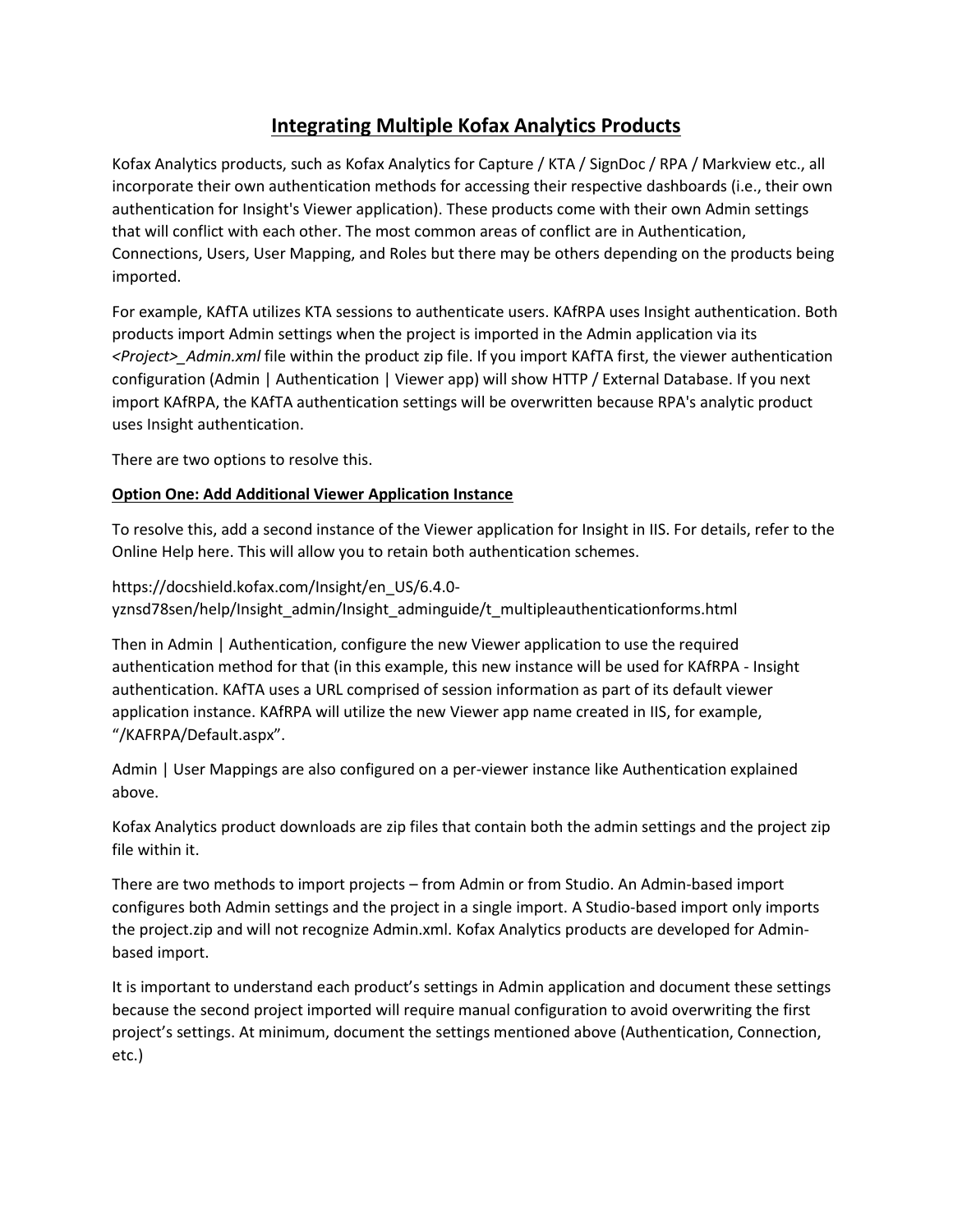After identifying the overlapping settings, follow these steps to import the second project (KAfRPA in this example):

- 1. Extract the KAfRPA product Zip file and retrieve only the <Project> Admin.xml file.
- 2. Create a new and empty project in Admin for KAfRPA (Project name and meta/data database information only).
	- a. Do not use the tab, "Import from File." Instead, select "Create blank project."
- 3. Still in Admin application, click the Tools buttons and then "Import"



- 4. Select the KAFRPA\_Admin.xml file.
- 5. **DE-SELECT** (uncheck) the items to avoid overwriting the first project's settings.
	- a. Conversely, you can select the option to "Preserve Existing" in the Import UI. That will retain settings from your first project but settings from your second project will have to be manually configured.

| ☑ & Authentication                                                              |  |
|---------------------------------------------------------------------------------|--|
| $\triangleright$ $\triangleright$ $\blacksquare$ Connections                    |  |
| $\triangleright$ $\triangleright$ $\Omega$ Users                                |  |
| 8 User Mapping                                                                  |  |
| $\triangleright$ $\triangleright$ $\triangleright$ Roles                        |  |
| $\triangledown$ $\blacksquare$ Financial year                                   |  |
| $\blacktriangleright$ $\blacktriangleright$ $\blacktriangleright$ Filter Groups |  |
| v + Distribution                                                                |  |
| ✔ ※ Options                                                                     |  |

- 6. Click Import to import the additional setting specific to your second project (KAFRPA).
- 7. Review Admin settings under each tree and for each Viewer instance (Authentication and user Mapping).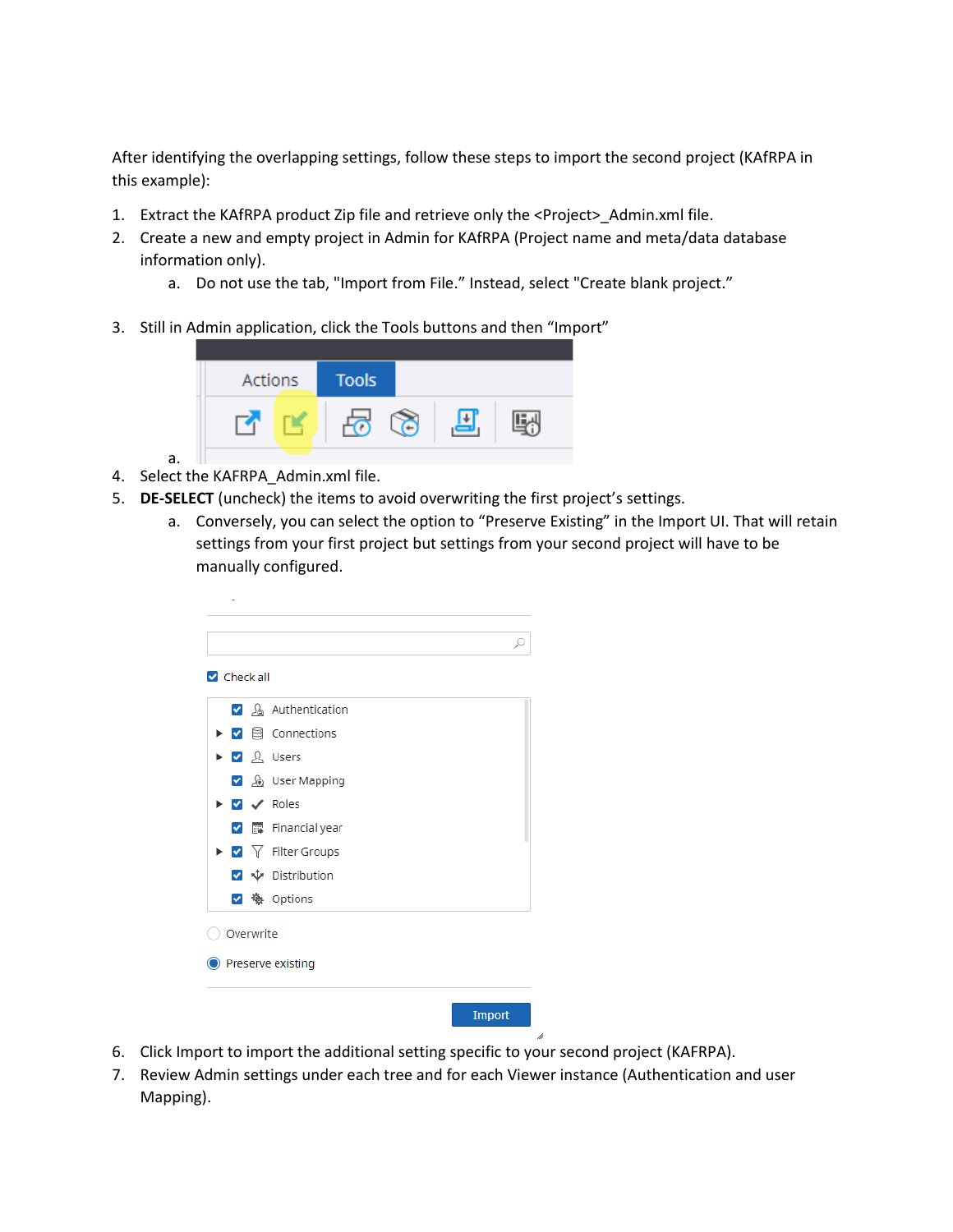- 8. Close Admin.
- 9. Start Studio.

.

- 10. Make sure the correct project is selected in the Project drop-down (KAfRPA).
- 11. From Tools, select the Import icon.
- 12. Select the *Project\_KAFRPA.zip* file to load the project now.

## **Option Two: Add Views from Second Project Into First**

This option allows you to retain the authentication scheme and merge views from one project into another by editing the Main Menu control and adding a new menu item to retrieve views from another project.

NOTE: Prior to doing this, copy and paste the default home view and use the copy. Modify the source document could impact Analytics product updates / upgrades.

- 1. Grant a role access to both projects.
- 2. Open your main Analytics project in Studio.
- 3. Edit the main view (copied) by modifying the menu control (Right-click | Data|

| $\Box$ KAFTA $\mathbb{\times}$                                                                       |                         |              |
|------------------------------------------------------------------------------------------------------|-------------------------|--------------|
| :我<br>powered by Kofax Insight<br><b>Analytics for TotalAgility</b>                                  |                         | Welc         |
| <b>A Operations</b> a System Overview <b>b</b> Documents RPA Process Discovery $\phi$ Administration | ⊘<br>Edit               |              |
| <b>x</b> Breakdowns <b>E</b> Pending Time<br>$\triangle$ Overview                                    | $(x)$ Delete            |              |
| Process No filter<br>No filter<br>Category<br>$\nabla$<br>$\nabla$                                   | <b>Copy</b>             | No filte     |
| Overview                                                                                             | e<br>Data <sub>Jm</sub> | No filte     |
| <b>Activities</b><br>Pages<br>Documents                                                              | 및 Display               | $C_{\rm DM}$ |

4. Add in an option for KAfRPA, as an example.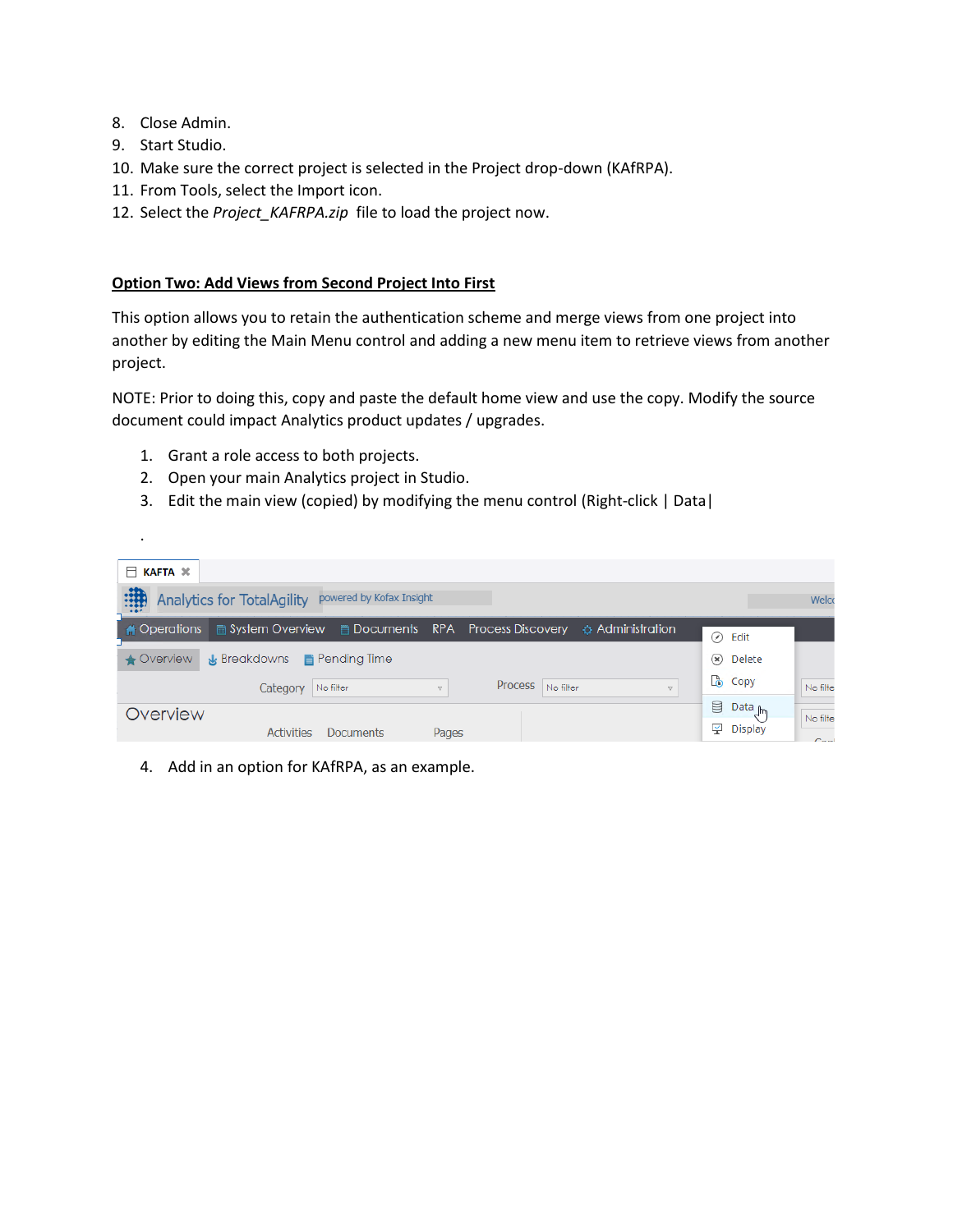| <b>Display</b><br>Data                                                         |                      |                                                 |
|--------------------------------------------------------------------------------|----------------------|-------------------------------------------------|
| The menu affects the View holder component:                                    |                      | Selected Item<br>$\overline{\mathbf{v}}$        |
| View holder                                                                    | $\blacktriangledown$ | Name                                            |
|                                                                                |                      | <b>KAfRPA</b>                                   |
| Component label:<br>None                                                       | $\blacktriangledown$ | $\Box$ Icon $\Box$                              |
|                                                                                |                      | Item Type and Options                           |
| $\otimes$ + $\otimes$<br>$\bigoplus$<br><b>A</b> Operations<br>System Overview |                      | Menu item, execute action<br>None<br>$\cdots$   |
| Documents                                                                      |                      | Dynamic list of items<br>All views from folder: |
| <b>RPA</b>                                                                     |                      | $\sim$ $\sim$                                   |
| <b>Process Discovery</b>                                                       |                      | Separator                                       |
| <b>Administration</b>                                                          | >                    |                                                 |
| <b>KAfRPA</b>                                                                  |                      |                                                 |

| Item Type and Options       |  |
|-----------------------------|--|
| O Menu item, execute action |  |
| None                        |  |
|                             |  |